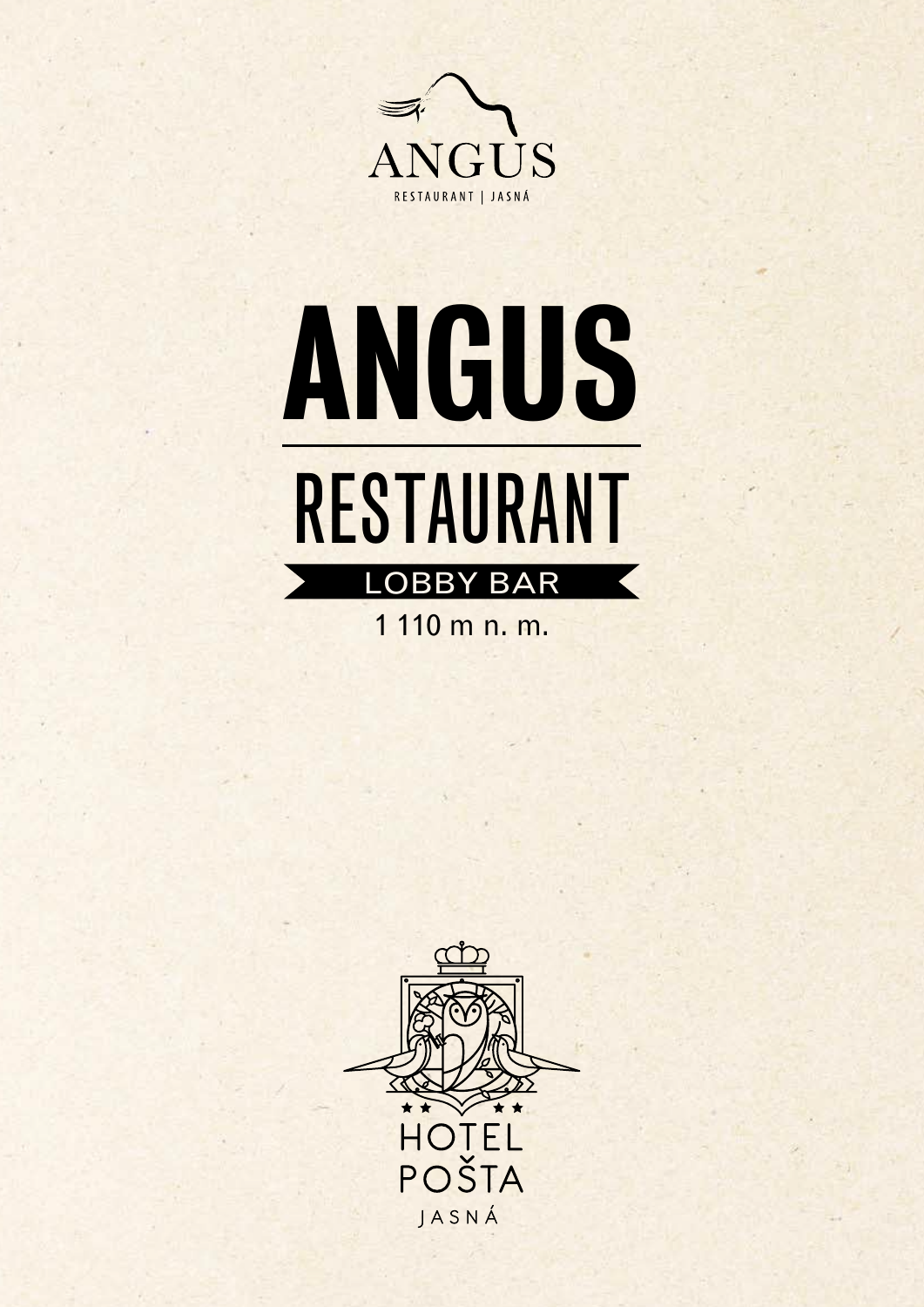

| <b>Aperitiv / Aperitif</b>              |                                    |       |
|-----------------------------------------|------------------------------------|-------|
| 4 cl Aperol                             | 11%                                | 4.00€ |
| 0,10 L Cinzano Bianco, Rosso, Extra Dry | 15%                                | 4.00€ |
|                                         | $\frac{10000550}{2}$ 3,60 € + 10 b |       |
| 0,10 L Campari                          | 25%                                | 4,00€ |

| <b>Long drinks</b>                                                                                                                  |     |                             |
|-------------------------------------------------------------------------------------------------------------------------------------|-----|-----------------------------|
|                                                                                                                                     |     |                             |
| 0,25   Aperol Spritz - Aperol, prosecco, soda                                                                                       |     | 5,00€                       |
|                                                                                                                                     |     |                             |
| 0,25 L Hendrick's G&T - Hendriks gin, Medi-<br>terranean tonic-water, uhorka / Hendriks<br>gin, Mediterranean tonic-water, cucumber |     | 6,00€                       |
| 0,25 L Cuba Libre                                                                                                                   |     | 5,00€                       |
| Havana Club Añejo 3 Años, Coca-<br>Cola                                                                                             |     | 5,00€                       |
| 0,25 l Cointreau Fizz - Cointreau, limetková<br>štava, sóda / Cointreau, lime juice, soda                                           |     | 5,00€                       |
| 0,25 l Ed Sheeran - Jameson, zázvorový tonic,<br>limetkový sirup, limetka / Jameson, ginger<br>tonic, lime juice, lime              |     | 7,00€                       |
|                                                                                                                                     |     | $\frac{1}{2}$ 5,00 € + 40 b |
| <b>Vodka</b>                                                                                                                        |     |                             |
| 4 cl Russian standard platinum                                                                                                      | 40% | 5,00€                       |
| 4 cl Absolut vodka                                                                                                                  | 40% | 4,00€                       |
| 4 cl Absolut ELYX                                                                                                                   | 40% | $6,00 \in$                  |
|                                                                                                                                     |     |                             |
| 4 cl Absolut vodka ochutená<br>Podľa dennej ponuky / ask for current<br>selection                                                   | 40% | 4,00€                       |
| 4 cl Crystal head                                                                                                                   | 40% | 7,00€                       |

| Ovocné destiláty / Fruit based spirits |                                                           |            |
|----------------------------------------|-----------------------------------------------------------|------------|
| 4 cl Domovina Hruškovica               | 42%                                                       | 4,50€      |
|                                        | <sup>copass</sup> 4,00 € + 10 b                           |            |
| 4 cl Domovina Slivovica                | 52%                                                       | 4,50€      |
| 4 cl Domovina Borovička                |                                                           | 45% 4,50 € |
|                                        | $\left  \frac{\cos x}{\cos x} 4,00 \right  \infty$ + 10 b |            |
| 4 cl Domovina Borovička s horcom       | 45%                                                       | 4,50€      |

| 4 cl Marhuľovica odležaná na ovocí       | 42% | 8,00€               |
|------------------------------------------|-----|---------------------|
| 4 cl Exclusive - Slivovica Bystriska     | 52% | 8,50€               |
| 4 cl Master Specialty - Oskorušovica     | 42% | 19,50€              |
|                                          |     | $22$ 17,50 € + 40 b |
| 4 cl Master Specialty - Hroznovica Irsai | 42% | 10,00€              |
| 4 cl BVD Drienkovica                     | 45% | 10,00€              |
| 4 cl Jelšovce Dulovica                   | 52% | 10,00€              |
| 4 cl Jelšovce Jelšovský Bozk 8yo         | 52% | 10,00€              |
| 4 cl Jelšovce Trnkovica                  | 52% | 16,00€              |
| 4 cl Jelšovce Divá Čerešna               | 52% | 10,00€              |
| 4 cl Erb pivný destilát - Mordechai      | 52% | 10,00€              |
|                                          |     |                     |

|                 | GIN |                                       |       |
|-----------------|-----|---------------------------------------|-------|
| 4 cl London Nº1 |     | 47%                                   | 8,50€ |
| 4 cl Beefeater  |     | 40%                                   | 4,00€ |
|                 |     | $3,60 \text{ } \infty + 10 \text{ b}$ |       |
| 4 cl Hendricks  |     | 41,4%                                 | 4,50€ |
| 4 cl Jinzu      |     | 41,3%                                 | 8,00€ |
|                 |     |                                       |       |

| <b>RUM</b>                             |     |                                    |
|----------------------------------------|-----|------------------------------------|
| 4 cl Santiago de Cuba Extra Añejo 12yo | 40% | 12,00€                             |
| 4 cl Havana Club Añejo 3 Años          | 40% | 4,00€                              |
|                                        |     | $3,80 \text{ } \in + 10 \text{ b}$ |
| 4 cl Havana Club Especial              | 40% | 4,00€                              |
| 4 cl Havana Club Selección de Maestros | 45% | 14,00€                             |
| 4 cl Appleton Estate                   | 40% | 4,00€                              |
| 4 cl Cachaca Pitú                      | 40% | 4,00€                              |
|                                        |     | $3,80 \text{ } \in + 10 \text{ b}$ |
| 4 cl Mount Gay XO                      | 43% | 9,00 $\epsilon$                    |
| 4 cl Gosling's Black Seal              | 40% | $5,00 \in$                         |
| 4 cl Diplomatico Reserva 23yo          | 40% | $8,00 \in$                         |
| 4 cl El Dorado 12yo                    | 40% | 0.8                                |
| 4 cl Zacapa 23yo                       | 40% | 9,00 $\epsilon$                    |
| 4 cl Matusalem Gran Reserva 23yo       | 40% | 10,00€                             |

| <b>Tequila</b>           |                             |       |
|--------------------------|-----------------------------|-------|
| 4 cl Olmeca Blanco       | 38%                         | 4.80€ |
| 4 cl Olmeca Reposado     | 38%                         | 4,80€ |
|                          |                             |       |
| Likéry / Liquers         |                             |       |
| 4 cl Becherovka Original | 38%                         | 4,00€ |
| 4 cl Jägermeister        | 35%                         | 4,00€ |
|                          | $\rightarrow$ 3,60 € + 10 b |       |
| 4 cl Tatratea            | 52%                         | 4,00€ |
| 4 cl Demänovka horká     | 38%                         | 4,00€ |
| 4 cl Demänovka likér     | 33%                         | 4.00€ |

|                          | $3,60 \text{ } \epsilon$ + 10 b    |
|--------------------------|------------------------------------|
| 4 cl Demänovka cranberry | 30% 4.00 €                         |
|                          | $3,60 \text{ } \in + 10 \text{ b}$ |
| 4 cl Demänovka dark      | 53%<br>4.00€                       |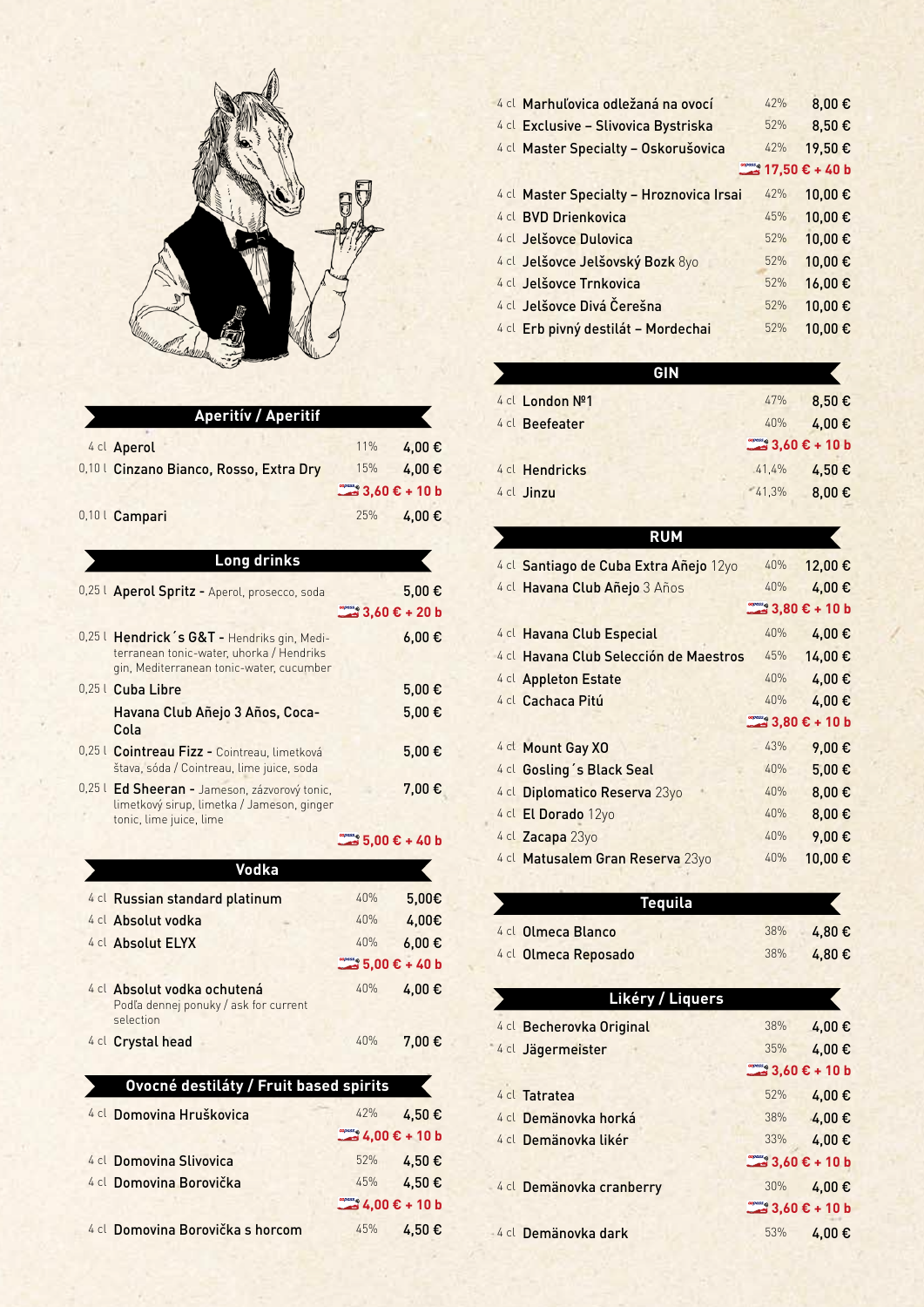| 4 cl Jägertee STROH      | 40% | 4,00€ |
|--------------------------|-----|-------|
| 4 cl Inlander rum STROH  | 80% | 4,80€ |
| 4 cl Fernet Stock        | 38% | 4,00€ |
| 4 cl Fernet Stock Citrus | 27% | 4,00€ |
| 4 cl Fernet Stock Grand  | 35% | 4,00€ |
| 4 cl Tuzemský UM         | 40% | 3,00€ |
| 4 cl Party likér vaječný | 17% | 2,80€ |
| 4 cl Absinth             | 70% | 4,00€ |
| 4 cl Baileys             | 17% | 4,00€ |
| 4 cl Cointreau           | 40% | 4,00€ |
| 4 cl Passoá              | 17% | 4,00€ |
| 4 cl Kahlúa              | 20% | 4,00€ |

## **WHISKEY**

 $\blacksquare$ 

| IRISH WHISKEY BLENDED                 |                             |                             |
|---------------------------------------|-----------------------------|-----------------------------|
| 4 cl Jameson                          | 40%                         | 5,00€                       |
| 4 cl Jameson Black Barrel             | 40%                         | 8,00€                       |
| 4 cl Jameson Distiller's Safe         | 43%                         | 9,00€                       |
| 4 cl Jameson Gold Reserve             | 40%                         | 10,00€                      |
|                                       |                             |                             |
| <b>SCOTCH WHISKY BLENDED</b>          |                             |                             |
| 4 cl Ballantine's Finest              | 40%                         | 4,00€                       |
| 4 cl Ballantine's 12yo                | 40%                         | $6,00 \in$                  |
|                                       |                             | $\frac{1}{2}$ 5,00 € + 20 b |
| 4 cl Ballantine's 17yo                | 40%                         | 11,00€                      |
| 4 cl Glen Moray Heritage 12yo         | 40%                         | 8,50€                       |
| 4 cl Monkey Shoulder                  | 40%                         | $6,00 \in$                  |
| 4 cl Grant's Sherry Cask              | 40%                         | 4,00€                       |
| 4 cl Grant's 18 yo                    | 40%                         | 11,00€                      |
| 4 cl Chivas Regal 12yo                | 40%                         | $6,00 \in$                  |
| 4 cl Chivas Regal 18yo                | 40%                         | 12,00€                      |
| 4 cl Chivas Regal extra               | 40%                         | 13,00€                      |
| 4 cl Royal Salute 21yo                | 40%                         | 30,00€                      |
|                                       |                             |                             |
| SCOTCH WHISKY SINGLE MALT             |                             |                             |
| 4 cl The Glenlivet 15yo               | 40%                         | 7,00€                       |
| 4 cl The Glenlivet 18yo               | 43%                         | 13,00€                      |
| 4 cl The Balvanie doublewood 12yo     | 40%                         | 9,00€                       |
| 4 cl Strathisla 12yo                  | 40%                         | 11,00€                      |
| 4 cl Bruichladdich Port Charlotte     | 50%                         | 13,00€                      |
| 4 cl Bruichladdich The Classic Laddie | 50%                         | 15,00€                      |
| 4 cl Bruichladdich Octomore 7.1       | 59,5%                       | 23,00€                      |
|                                       | $21,00 \t\t\epsilon + 40 b$ |                             |
| 4 cl Aberlour 16yo                    | 40%                         | 13,00€                      |
|                                       |                             |                             |
| <b>AMERICAN WHISKEY</b>               |                             |                             |
| 4 cl Jack Daniel's                    | 40%                         | 4,60€                       |
| 4 cl Platte Valley Corn Whiskey       | 40%                         | 11,00€                      |
|                                       |                             |                             |
| <b>AMERICAN BOURBON</b>               |                             |                             |
| 4 cl Wild Turkey 81                   | 40,5%                       | 4,00€                       |

| 4 cl Wild Turkey 101                 | 50,5% | $6,00 \in$                      |
|--------------------------------------|-------|---------------------------------|
|                                      |       | $3.00 \text{ } \epsilon$ + 10 b |
| 4 cl Buffalo Trace                   | 40%   | 5,00€                           |
| 4 cl Maker's Mark                    | 45%   | 5,00€                           |
|                                      |       |                                 |
| <b>JAPANESE BLENDED MALT WHISKY</b>  |       |                                 |
| 4 cl Nikka Taketsuru Pure Malt       | 43%   | 12,00€                          |
|                                      |       |                                 |
| 4 cl Nikka Whisky from the Barrel    | 51,4% | 10,00€                          |
| <b>JAPANESE BLENDED WHISKY</b>       |       |                                 |
| 4 cl Nikka Coffey Grain              | 15%   | 13,00€                          |
|                                      |       |                                 |
| <b>TAIWANESE SINGLE MALT WHISKY</b>  |       |                                 |
| 4 cl Kavalan                         | 40%   | 12,00€                          |
|                                      |       |                                 |
| <b>INDIAN SINGLE MALT WHISKY</b>     |       |                                 |
| 4 cl Amrut Single Malt               | 46%   | 9,00€                           |
| <b>AUSTRALIAN SINGLE MALT WHISKY</b> |       |                                 |
| 4 cl Overeem Port Cask Matured       | 43 %  | 20,00                           |
|                                      |       |                                 |
| <b>CZECH WHISKY</b>                  |       |                                 |
| 4 cl GoldCock Single Malt 8yo        | 49,2% | 6,00€                           |
| 4 cl GoldCock Single Grain 2008      | 61,5% | 13,00€                          |
|                                      |       |                                 |
| <b>Brandy &amp; Cognac</b>           |       |                                 |
| <b>KOŇAK / COGNAC</b>                |       |                                 |
| 4 cl Martell VS                      | 40%   | 5,00€                           |
| 4 cl Martell VSOP                    | 40%   | 8,00€                           |
| 4 cl Martell Cordon Bleu             | 40%   | 20,00€                          |
| 4 cl Martell XO                      | 40%   | 27,00€                          |
| 4 cl Rémy Martin VSOP                | 40%   | 8,00€                           |
| 4 cl Rémy Martin Excellence XO       | 40%   | 22,00€                          |
| 4 cl Rémy Martin Centaure de Diamant | 40%   | 100,00€                         |
|                                      |       | 80,00 € + 400 b                 |
| <b>BRANDY</b>                        |       |                                 |
| 4 cl Ararat 7yo                      | 40%   | 4,00€                           |
| 4 cl Ararat 20yo                     | 40%   | 10,00€                          |
| 4 cl Metaxa 12*                      | 40%   | 8,00€                           |

## **Portské víno / Porto**

 $4$  cl Royal Oporto Tawny Porto 19% 4,00 €

 **3,00 € + 20 b** 

K

*C*  $\leftarrow$  6,00 € + 40 **b**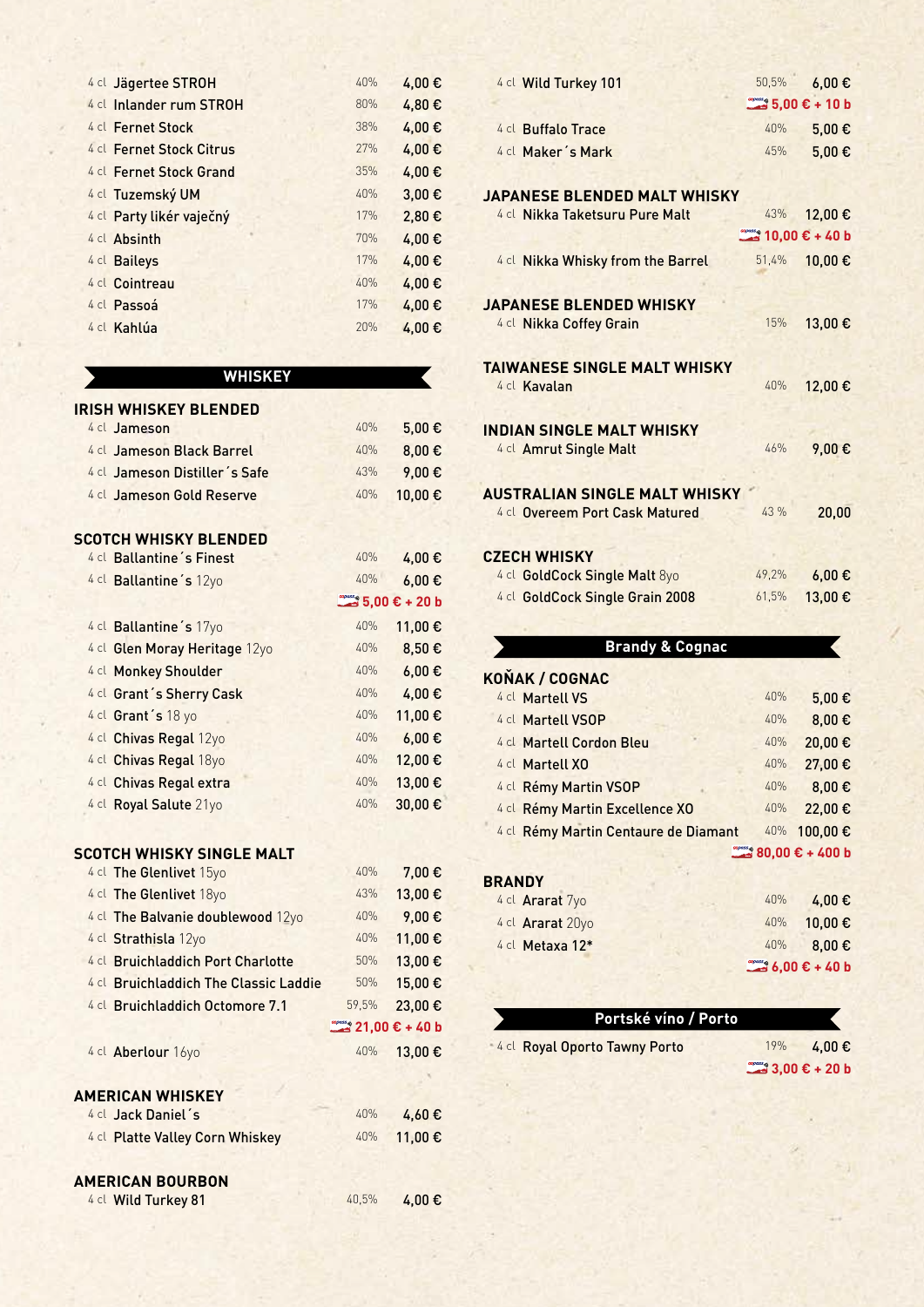| Pivo / Beer                                                                                             |                                    |            |
|---------------------------------------------------------------------------------------------------------|------------------------------------|------------|
| 0,3   Pilsner Urquell 12'<br>čapované / draft                                                           | 4.4%                               | 3,00€      |
| 0,5   Pilsner Urquell 12'                                                                               | 4,4%                               | 5,00€      |
| čapované / draft<br>0,31 Birell Pomelo & Grep                                                           |                                    | 2,50€      |
| čapované / draft<br>0,5   Birell Pomelo & Grep                                                          |                                    | 4,00€      |
| čapované / draft                                                                                        |                                    |            |
| 0,33 L ERB Tmavý špeciál 13'<br>/ dark beer, fľaška / bottled                                           | 5,2%                               | 5,00€      |
| 0,33 L ERB Weizen 12', fľaška / bottled                                                                 | 5%                                 | $5,00 \in$ |
| 0,33 L ERB Nealkoholické pivo, fľaška /<br>bottled                                                      |                                    | 5,00€      |
| Nealkoholické nápoje / Soft drinks                                                                      |                                    |            |
| 0,3 L Kofola Original, čapovaná / draft                                                                 |                                    | 2,50€      |
|                                                                                                         | $2,00 \in + 10$ b                  |            |
| 0,5   Kofola Original čapovaná / draft                                                                  |                                    | 4,10€      |
| 0,25 l Vinea biela, červená / sparkling, grape<br>soft drink, red/white                                 |                                    | 2,80€      |
| 0,33 l Rajec pramenitá voda nesýtená,<br>jemne, sýtená, sýtená / spring water still,<br>semi, sparkling |                                    | 2,20€      |
|                                                                                                         |                                    |            |
|                                                                                                         |                                    |            |
| 0,75   Rajec pramenitá voda nesýtená,<br>jemne sýtená / spring water still, semi<br>sparkling           |                                    | 3,60€      |
|                                                                                                         | $3,00 \text{ } \in +20 \text{ } b$ |            |
| 0,2 l Rauch džúsy fľaša, podľa dennej ponuky<br>/ bottled juice, ask for current selection              |                                    | 2,80€      |
| 0,33 l Rauch My Tea, Podľa dennej ponuky /<br>ask for current selection                                 |                                    | 2,80€      |
| 0,2 L Fatra, Perlivá voda / sparkling water                                                             |                                    | $3,00 \in$ |
| 0,33   Sulinka minerálna voda perlivá /<br>spring water sparkling                                       |                                    | 3,00€      |
| 0,21 Coca Cola zero                                                                                     |                                    | 2,80€      |
|                                                                                                         | $2,20 \in +20$ b                   |            |
| 0,2   Sprite                                                                                            |                                    | 2,80€      |
| $0,2$ Fanta                                                                                             |                                    | 2,80€      |
| 0,2   Tonic                                                                                             |                                    | 2,80€      |
| 0,25 l Red Bull Energy drink, podľa dennej<br>ponuky / ask for current selection                        |                                    | 4,40€      |
| 0,2 L Šťava z čerstvého ovocia / Fresh fruit<br>Juice                                                   |                                    | 5,80€      |
|                                                                                                         |                                    |            |

| Teplé nápoje / Hot drinks                                        |                                               |
|------------------------------------------------------------------|-----------------------------------------------|
| 7 g Espresso Lamborghini                                         | 3,20€                                         |
|                                                                  |                                               |
| 7g Espresso Lungo Lamborghini                                    | 3,20€                                         |
|                                                                  |                                               |
| 14 g Espresso Doppio Lamborghini                                 | 4,40€                                         |
| 7g Espresso Macchiato Lamborghini                                | 3,40€                                         |
| 7 g Cappucino Lamborghini                                        | 3,80€                                         |
| 7g Latte Macchiato Lamborghini                                   | 3,80€                                         |
| 7 g Bezkofeínová káva Lamborghini /<br>Lamborghini decaff coffee | 3,20€                                         |
|                                                                  | $\frac{1}{2}$ 2,20 € + 20 b                   |
| 50 g Horúca čokoláda / hot chocolate                             | 3,80€                                         |
| 2 <sub>9</sub> Čaj Just T, podľa dennej ponuky                   | 3,80€                                         |
| Just T tea, ask for current selection                            |                                               |
|                                                                  | $3,00 \text{ } \in 20 \text{ } \text{b}$      |
| 10 g Čaj z čerstvého zázvoru / Fresh<br>ginger tea               | 3,80€                                         |
|                                                                  | $3,00 \text{ } \in +20 \text{ } \text{b}$     |
| 6g Čaj z čerstvej mäty / Fresh mint tea                          | 3,80€                                         |
|                                                                  | $3,00 \text{ } \infty + 20 \text{ } \text{b}$ |
| 15g Med / Honey                                                  | $0,50 \in$                                    |
|                                                                  |                                               |
|                                                                  |                                               |

## **Miešané nealko nápoje / Non alkoholic cocktails**

| 0,2   Mojito podľa ponuky                                                          | 6.00€      |
|------------------------------------------------------------------------------------|------------|
| (Yuzu, Jahoda) / ask for current                                                   |            |
| selection (Yuzu, Strawberry Mojito)                                                |            |
| Monin yuzu / jahoda, limetková šťava,                                              |            |
| mäta, trstinový cukor, minerálna voda,                                             |            |
| limetka, /monin yuzu / strawberry, lemon                                           |            |
| juice, mint, cane sugar, mineral wate                                              |            |
| 0,21 Piña Colada ananásový džús, smotana,<br>monin kokos / pineapple juice, cream, | $6,00 \in$ |
| monin coconut                                                                      |            |
| 0,21 Aperol Spritz                                                                 | 4,00€      |
| monin Aperol minerálna voda, pomaranč/                                             |            |
| monin aperol, mineral water, orange                                                |            |